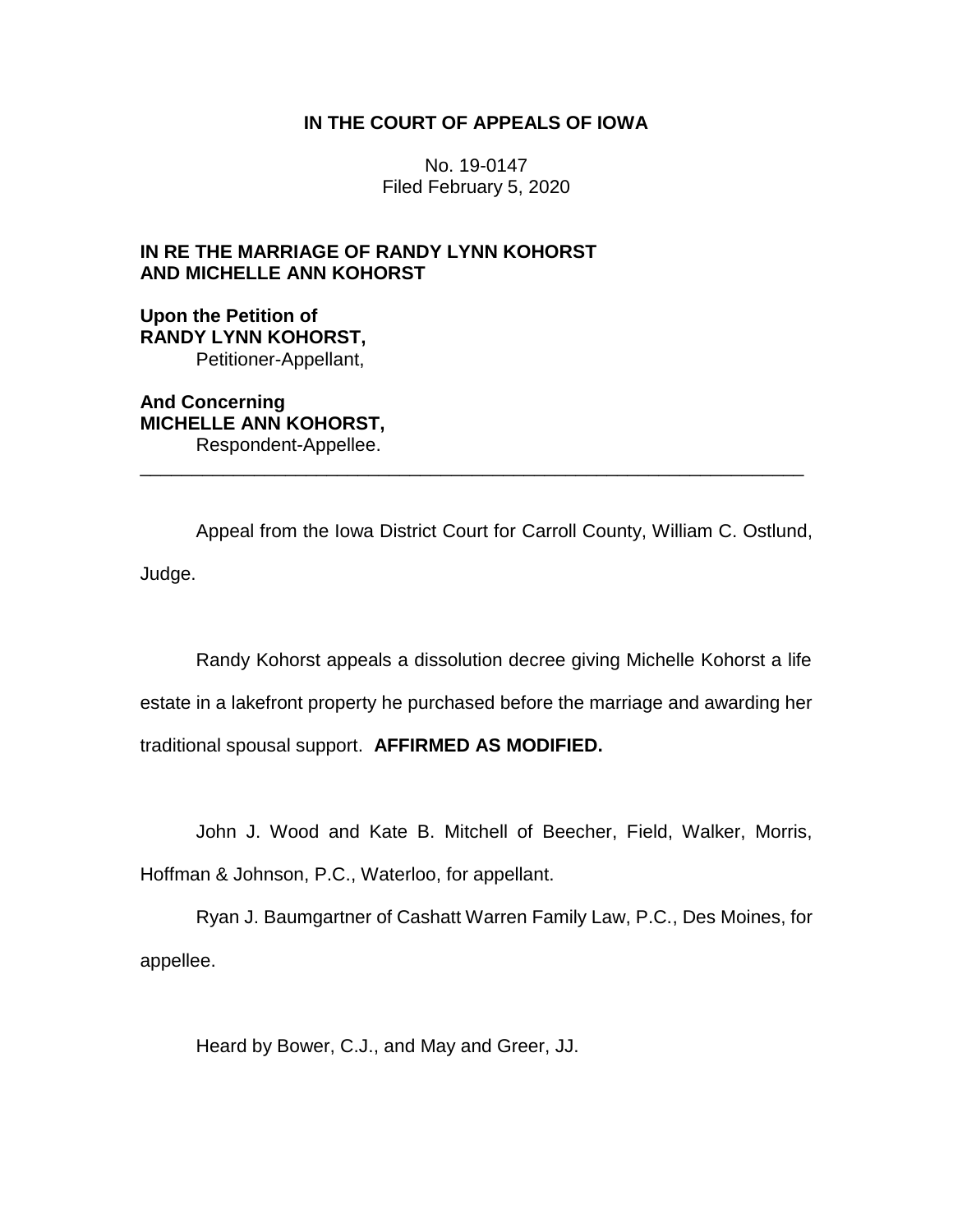### **GREER, Judge.**

 $\overline{a}$ 

Randy Kohorst appeals the district court's dissolution order, arguing the court erred by (1) granting Michelle Kohorst a life estate in a lakefront property he purchased before the marriage and (2) awarding her traditional, monthly spousal support. We conclude the plain language of the premarital agreement grants Michelle a life estate in the property. We modify the district court decree to require Michelle to pay the expenses related to the property. We affirm the spousal support award and award Michelle appellate attorney fees.

### **I. Background Facts and Proceedings.**

After twelve years of dating, Randy and Michelle married on August 6, 2005. This was a second marriage for both parties. Randy had acquired significant assets managing a farming operation and, at the time of the wedding, Randy's net worth was \$4 million.

Shortly before they got married, and at Randy's request, Randy and Michelle entered in to a premarital agreement. Randy's lawyer prepared the agreement. Michelle's attorney reviewed the agreement and suggested revisions on August 3. Randy accepted the revisions, and the parties signed the agreement on August 4, two days before the wedding.

Section 5 of the agreement discussed a property Randy bought two years before the marriage located in Okoboji, Iowa (the "Okoboji Property"). Randy agreed to transfer twenty percent of his interest in the property to Michelle in exchange for  $$60,000$ <sup>1</sup> The last paragraph stated,

<sup>&</sup>lt;sup>1</sup> The full value of her twenty-percent interest equaled \$130,000 at the time of transfer.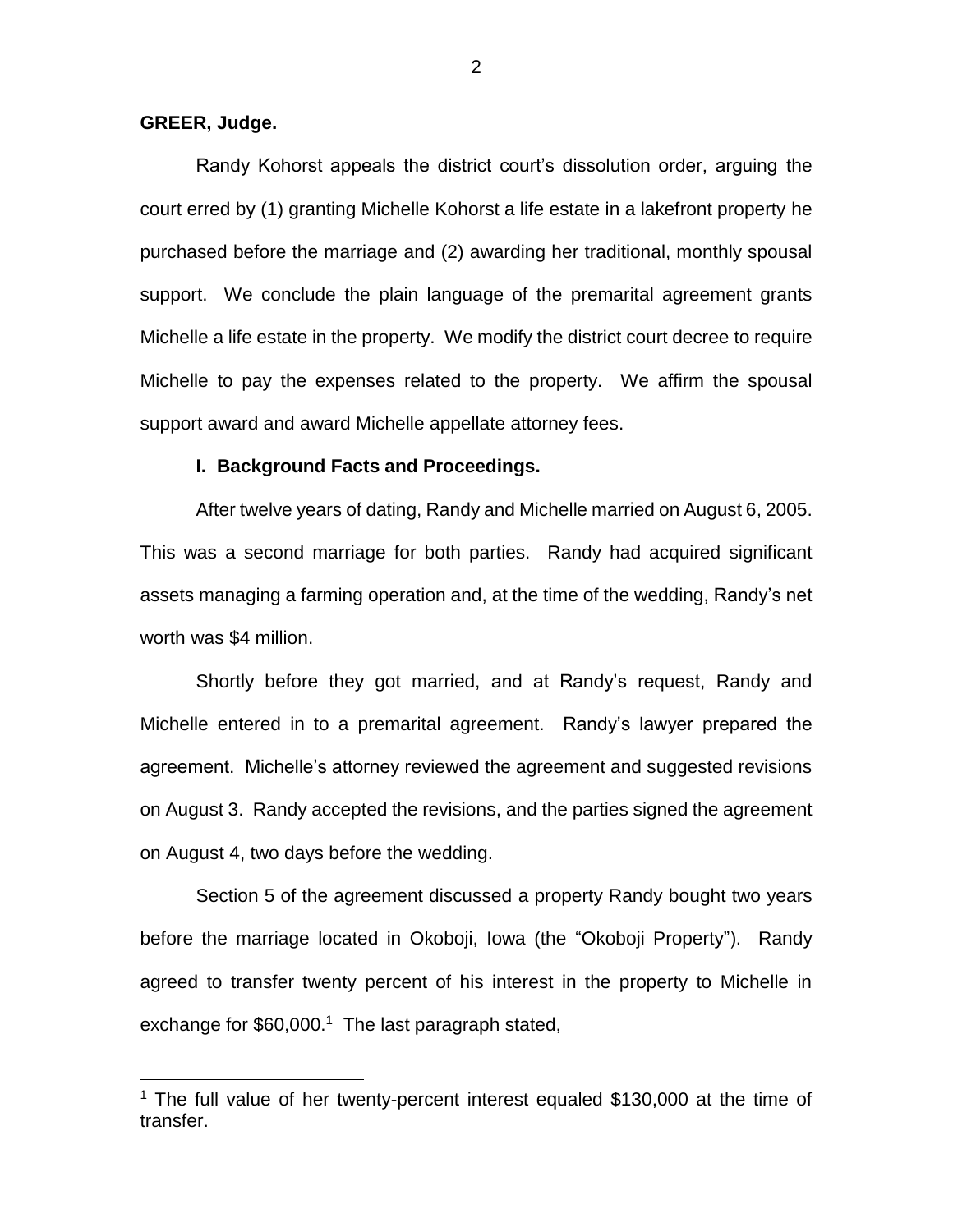Randy further agrees that when he conveys the 20% interest to Michelle, he will also create a legal life estate in the entirety of the above described property in favor of Michelle. Michelle agrees that if she is operating the premises after Randy's death, she will allow Randy's children the right to stay on the premises and use all of the facilities associated therewith during all holidays, and during their vacations. The children shall give Michelle reasonable notice of the times they intend to use the premises.

In November, Randy and Michelle executed a quitclaim deed transferring twenty percent of Randy's interest in the property to Michelle. The deed did not mention the life estate. Randy did, however, later create a life estate in favor of Michelle in his will, which would have taken effect at the time of his death.

Michelle contributed significantly to this marriage. She worked outside the home, maintained the Okoboji and Arcadia homes, and was also a hands-on farm wife. She worked full time during the week and on Thursday night would go grocery shopping and cook meals for the farmworkers Randy employed. On Friday she would drive back to the family home in Arcadia to feed the workers and help with chores around the farm throughout the weekend. Michelle embraced Randy's family and even cared for his mother until she died.

They separated in November 2016, and Randy filed a dissolution of marriage petition in May 2017. By then, Randy's net worth had grown to approximately \$15 million, while Michelle was earning \$29 an hour. Michelle made no request for temporary spousal support while the case progressed.

After a trial, the district court entered a dissolution decree and enforced the premarital agreement by awarding Michelle a life estate in the Okoboji Property and requiring Randy to pay Michelle her twenty percent interest in that real estate. The district court awarded Michelle \$10,000 per month in traditional spousal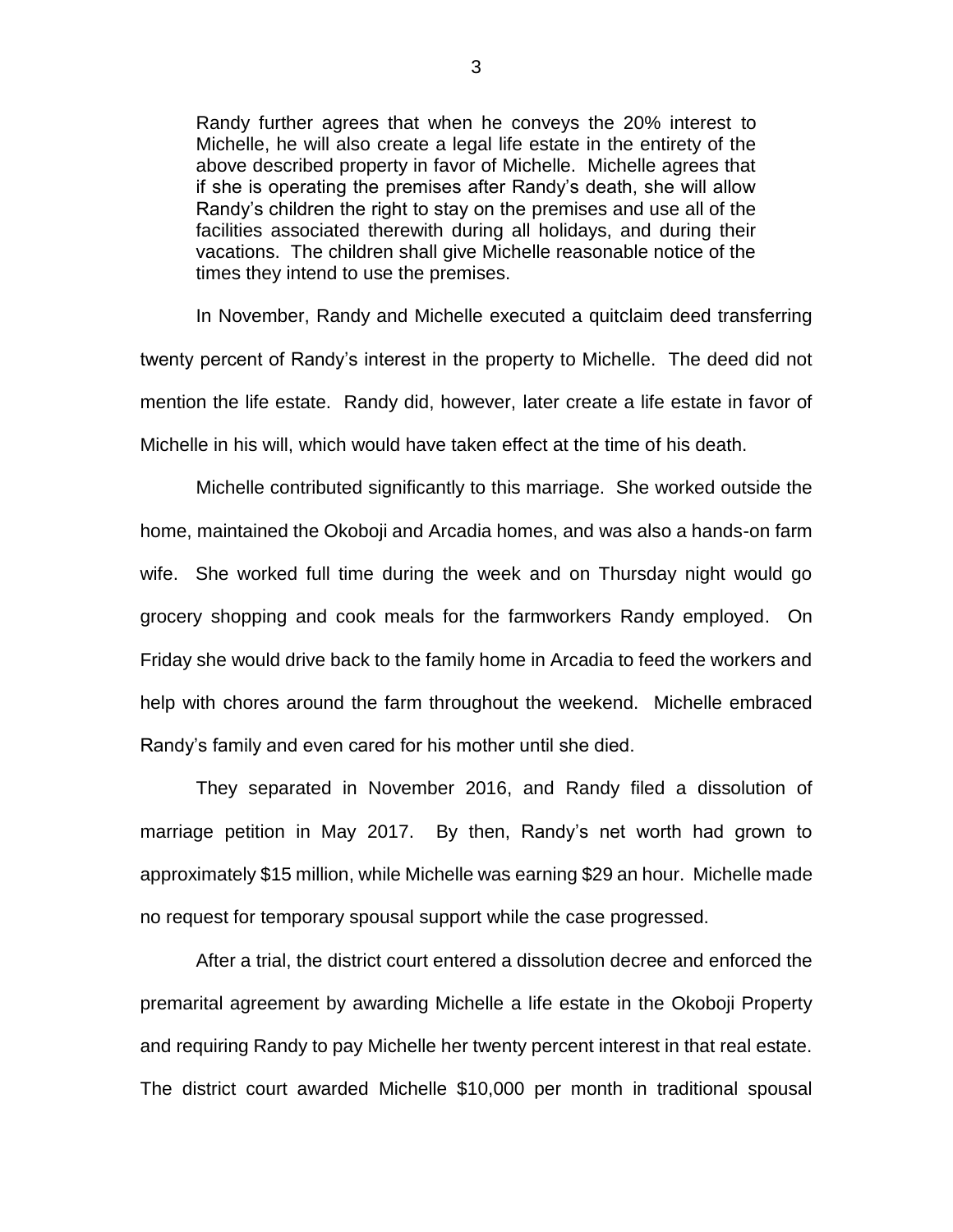support and required Randy to pay Michelle's attorney fees. The decree also required Michelle to pay property taxes, insurance, and day-to-day maintenance costs for the Okoboji Property. Michelle moved to amend or enlarge, asking the court to order Randy to pay homeowner's insurance. The court entered a posttrial order requiring Randy to pay property taxes and insurance. Randy appeals. Michelle asks for her appellate attorney fees.

### **II. Standard of Review.**

We review dissolution actions de novo. *In re Marriage of Shanks*, 758 N.W.2d 506, 510 (Iowa 2008). For that reason, "issues concerning the validity and construction of premarital agreements are equitable matters subject to [the court's] de novo review." *Id.* "We give weight to the factual determinations made by the district court; however, [its] findings are not binding upon us." *In re Marriage of Gust*, 858 N.W.2d 402, 406 (Iowa 2015).

#### **III. Analysis.**

Randy argues that the district court erred by granting Michelle a life estate in the Okoboji Property and awarding her traditional spousal support. We will address each claim in turn. We then address Michelle's request for appellate attorney fees.

**A. Michelle's Life Estate in the Okoboji Property.** At the outset we note that both parties agree the premarital agreement is enforceable. *See, e.g.*, Iowa Code § 596.8 (2017) (establishing grounds for finding a premarital agreement unenforceable). They disagree, however, whether its terms are ambiguous and whether the court should look outside the agreement to determine their meaning.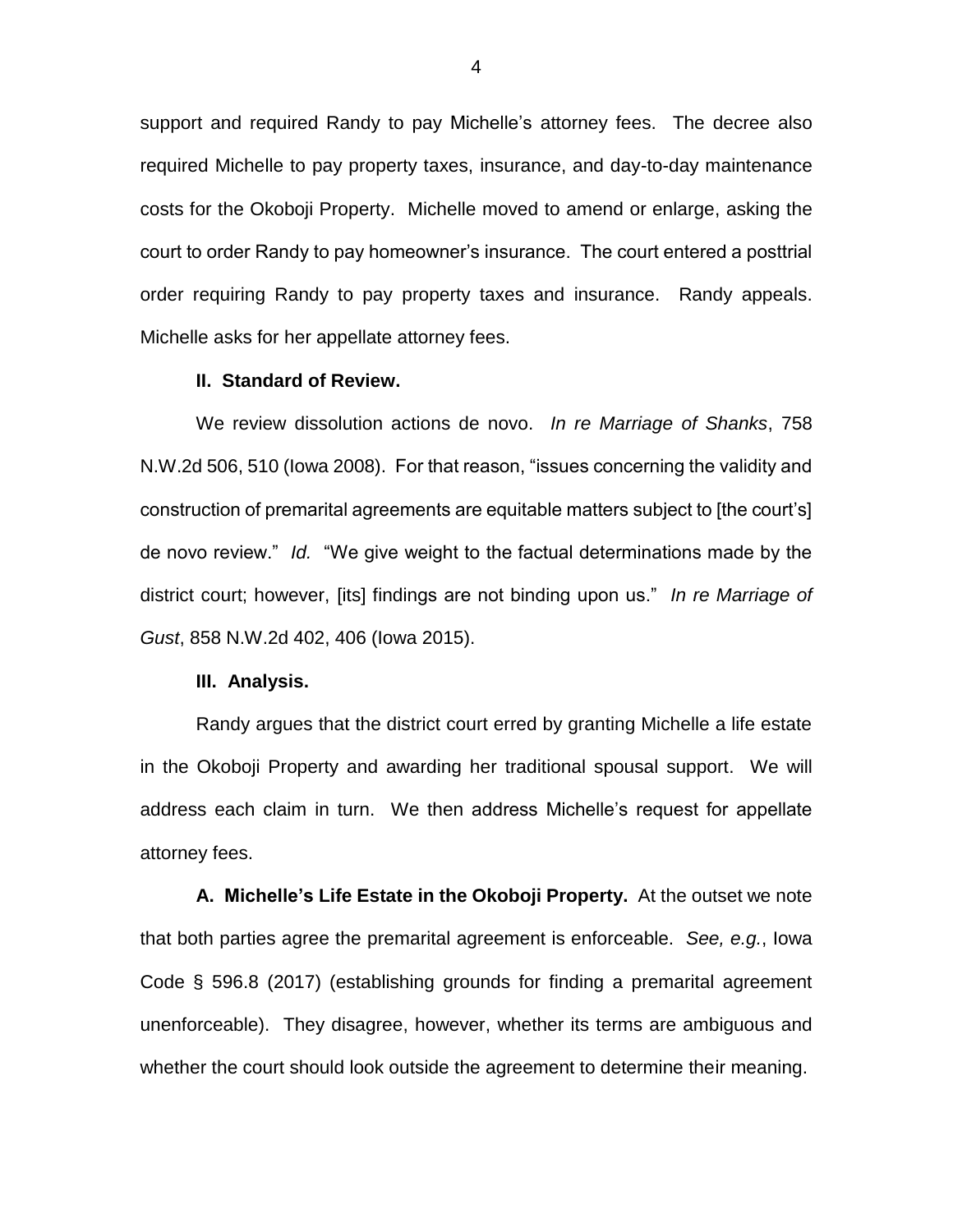"We have said that prenuptial agreements are entitled to the same consideration and construction as other contracts." *In re Marriage of Spiegel*, 553 N.W.2d 309, 313 (Iowa 1996), *superseded by statute on other grounds as recognized in Shanks*, 758 N.W.2d at 512. "The cardinal rule of contract interpretation is to determine what the intent of the parties was at the time they entered into the contract." *Pillsbury Co. v. Wells Dairy, Inc.*, 752 N.W.2d 430, 435 (Iowa 2008).

That said, "the words of the agreement are still the most important evidence of the party's intentions at the time they entered into the contract." *Id.* at 436. "It is a fundamental and well-settled rule that when a contract is not ambiguous, we must simply interpret it as written." *Smidt v. Porter*, 695 N.W.2d 9, 21 (Iowa 2005). "[A] contract is not ambiguous merely because the parties disagree over its meaning. Instead, an ambiguity occurs in a contract when a genuine uncertainty exists concerning which of two reasonable interpretations is proper." *Hartig Drug Co. v. Hartig*, 602 N.W.2d 794, 797 (Iowa 1999) (citation omitted).

Any determination of meaning or ambiguity should only be made in the light of the relevant evidence of the situation and relations of the parties, the subject matter of the transaction, preliminary negotiations and statements made therein, usages of trade, and the course of dealing between the parties. But after the transaction has been shown in all its length and breadth, the words of an integrated agreement remain the most important evidence of intention.

*Passehl Estate v. Passehl*, 712 N.W.2d 408, 415 (Iowa 2006) (quoting Restatement (Second) of Contracts § 212 cmt. b) (citation omitted). "When the interpretation of a contract depends on the credibility of extrinsic evidence or on a choice among reasonable inferences that can be drawn from the extrinsic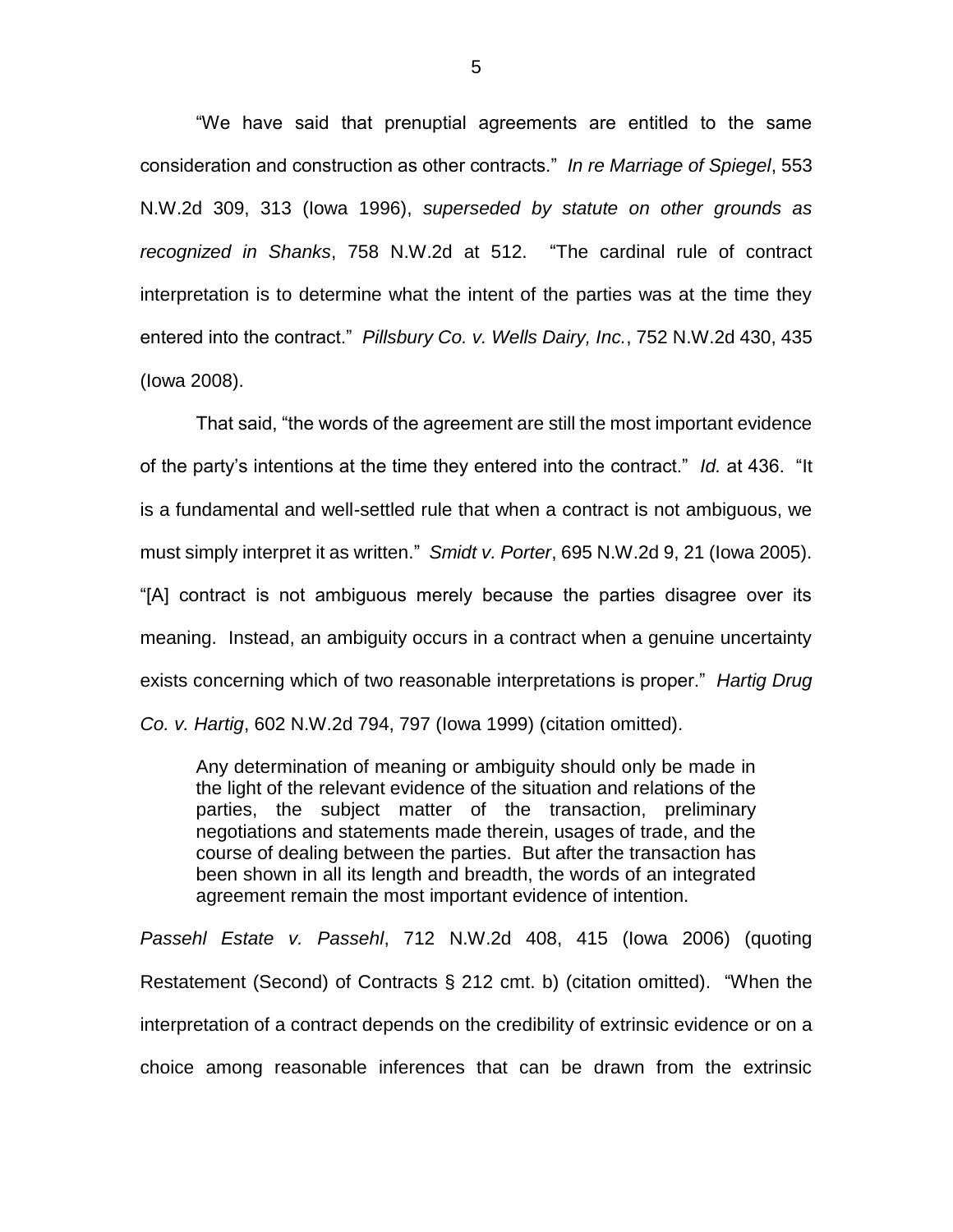evidence, the question of interpretation is determined by the finder of fact." *Pillsbury Co.*, 752 N.W.2d at 436.

Applying the relevant law to this agreement, we address the fighting issue: Did the parties intend Michelle to have a life estate in the Okoboji Property under any circumstance, including after a potential dissolution of the marriage, or did they intend for the life estate to take effect in the event of Randy's death only as married persons? We examine all of the terms of the agreement to answer what result the parties intended.

As noted, the contract language at issue provides,

Randy further agrees that when he conveys the 20% interest to Michelle, he will also create a *legal life estate in the entirety of the above described property* in favor of Michelle. Michelle agrees that if she is operating the premises after Randy's death, she will allow Randy's children the right to stay on the premises and use all of the facilities associated therewith during all holidays, and during their vacations. The children shall give Michelle reasonable notice of the times they intend to use the premises.

(Emphasis added.)

According to Randy, at the time he entered into the premarital agreement he intended for Michelle to have a life estate in the Okoboji Property only if he died while they were still married. Randy's attorney who drafted the agreement echoed this understanding. This understanding dovetails with Randy's later-executed will and does not conflict with the terms of the quitclaim deed. Michelle voiced her preference of staying at the Okoboji Property but no one asked her to explain her understanding of the language of the agreement.

While Randy's testimony is a plausible interpretation of the agreement, it is also plausible that it was Randy's intent for Michelle to be able to stay the property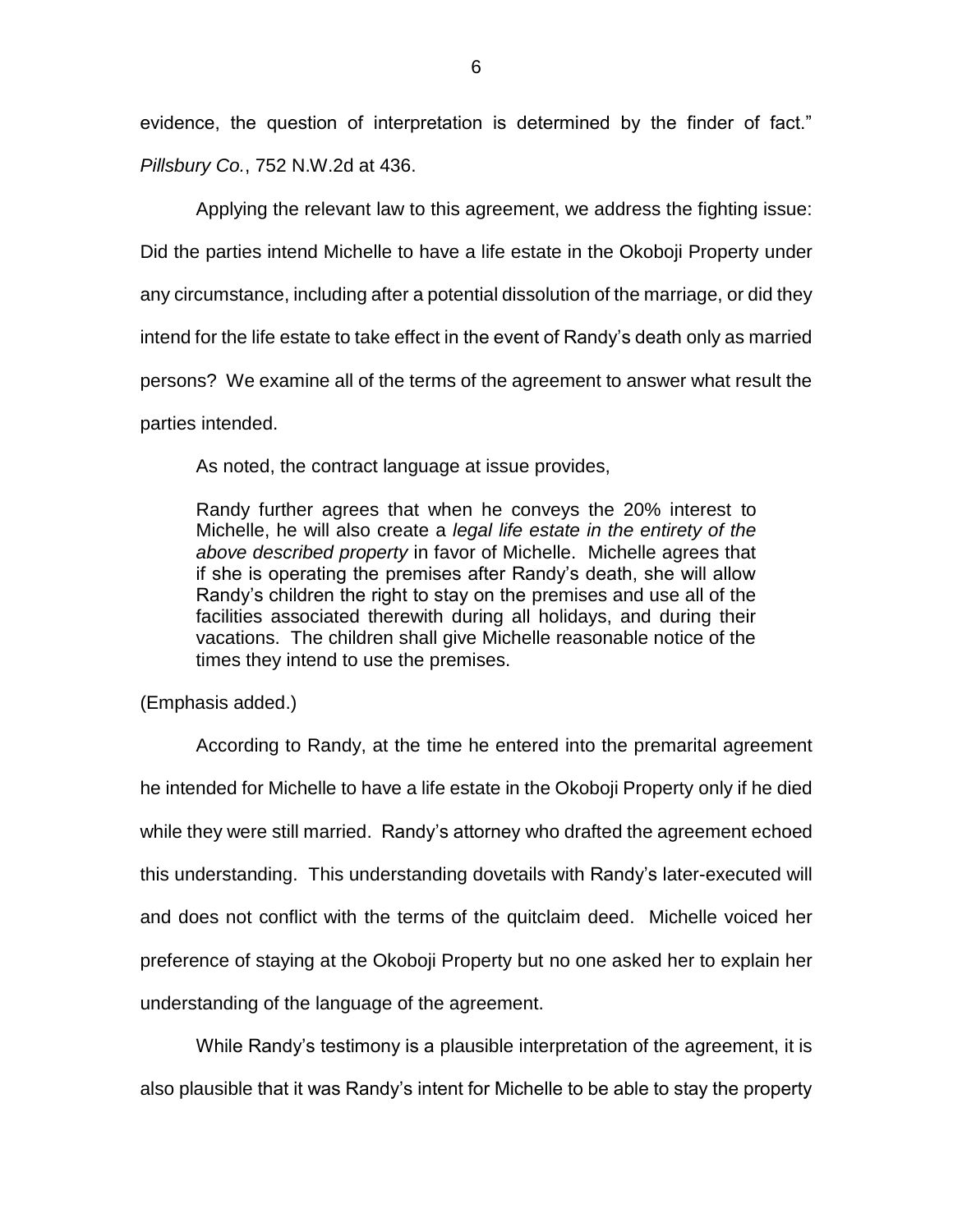for life, even in the event of dissolution. The parties entered into this agreement at Randy's insistence, and the agreement was drafted by Randy's attorney, with input from Michelle's attorney. While Michelle's attorney drafted the language of the provision at issue, Randy's attorney approved the language and incorporated it into the agreement. Randy could have granted Michelle a life estate as a concession for her entering into a premarital agreement that restricted her access to his considerable wealth in the event of a divorce.

We have considered Randy's arguments, but we conclude the four corners of the agreement are more persuasive. The contract term "creat[ing] a legal life estate in the entirety of the above described property in favor of Michelle" is not ambiguous. Moreover, if the parties only intended for Michelle to have a life estate in the event of Randy's death while they were married, the language stating, "if she is operating the premises after Randy's death, she will allow Randy's children the right to stay on the premises and use all of the facilities associated therewith" would be redundant.

We will enforce the contract as written. *See Thornton v. Hubill, Inc.*, 571 N.W.2d 30, 33 (Iowa Ct. App. 1997). After considering all of the language of the premarital agreement, we find that the parties' agreement intended for Michelle to have a life estate in the Okoboji property. Michelle shall retain the life estate and will also maintain her twenty percent interest in the property. We decline to modify the agreement and the court's decree in this regard.

That said, the premarital agreement provided no direction on the expense associated with that life use. As for the expenses of operating that life estate, we again look to the contract and Iowa law. Iowa law has long recognized a life estate

7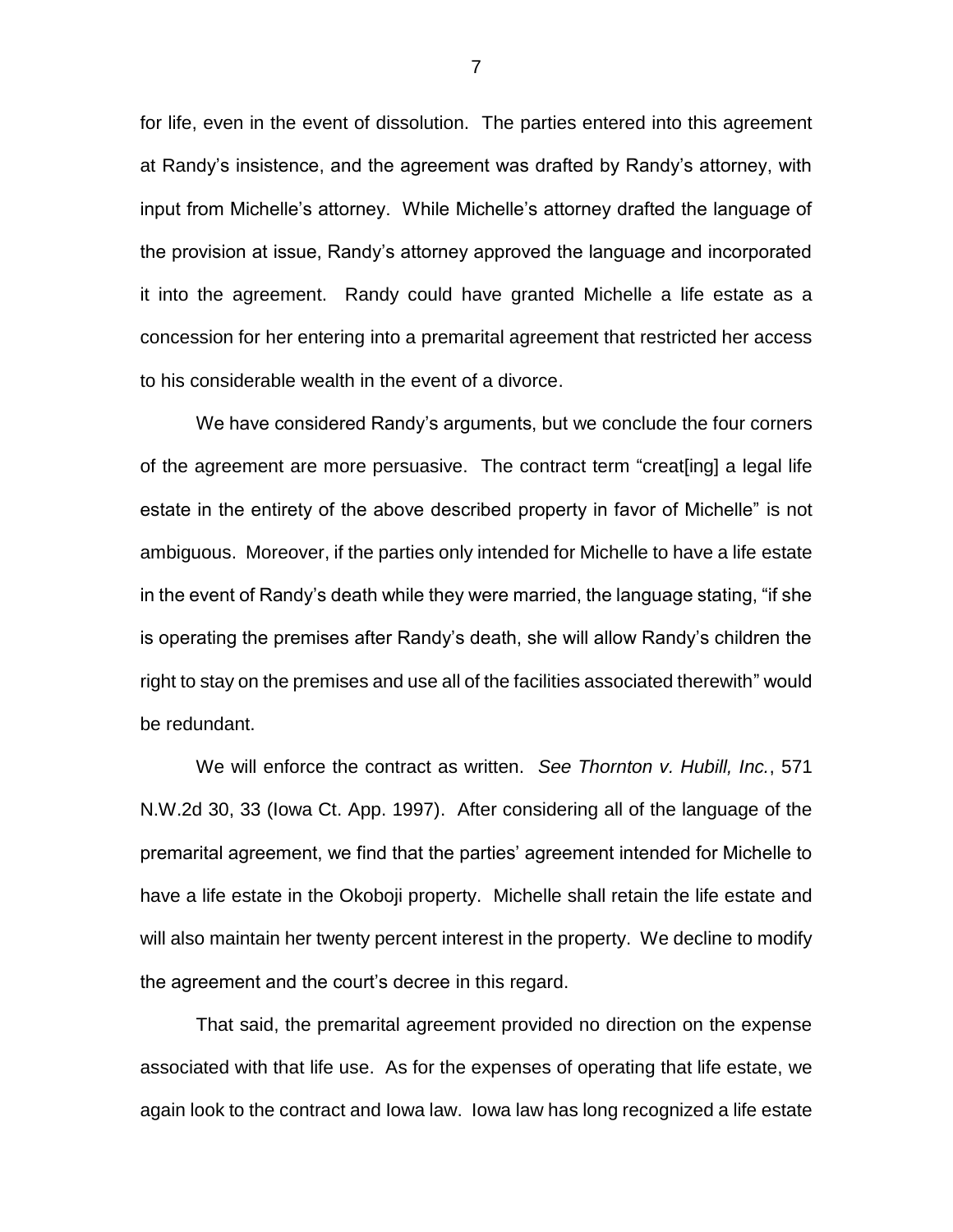in real estate as an interest in that property. *In re Estate of Laughead*, 696 N.W.2d 312, 316 (Iowa 2005); *see also Beeman v. Stilwell*, 189 N.W. 969, 971 (1922) (discussing life estates). Moreover, it is an interest distinct from and independent of the remainder. *See Holzhauser v. Iowa State Tax Comm'n*, 62 N.W.2d 229, 235 (1953). "A life tenant has full control and possession of his tenancy, without any interference from those holding a remainder or reversion." *Id.* "A life tenant is required to pay the ordinary taxes, the interest on special assessments, and, on mortgages on the real estate. It also has the duty to keep the place in repair from ordinary wear and tear." *Id.* at 233.

Here, under the clear terms of the agreement, Randy agreed to grant Michelle a life estate in the Okoboji property. Likewise under the clear terms of the agreement, that grant is not restricted by any conditions. In keeping with our decision to not modify the agreement to add language in the event of a divorce, we also decline to add language requiring Randy to absorb the expenses of Michelle's life estate. Under Iowa law, Michelle maintains full responsibility for any taxes, interest on special assessments, mortgages on the real estate, and expense for ordinary wear and tear during the term of her tenancy. She will also be responsible for maintaining insurance on the contents of the Okoboji Property. Randy shall be responsible for maintaining the homeowner's insurance policy. We modify the ruling of the district court accordingly.

**B. Spousal Support.** The district court determined Michelle was entitled to \$10,000 per month in traditional spousal support because of her extraordinary contributions to the marriage and the disparity in income and earning capacity between the parties. Randy challenges this award.

8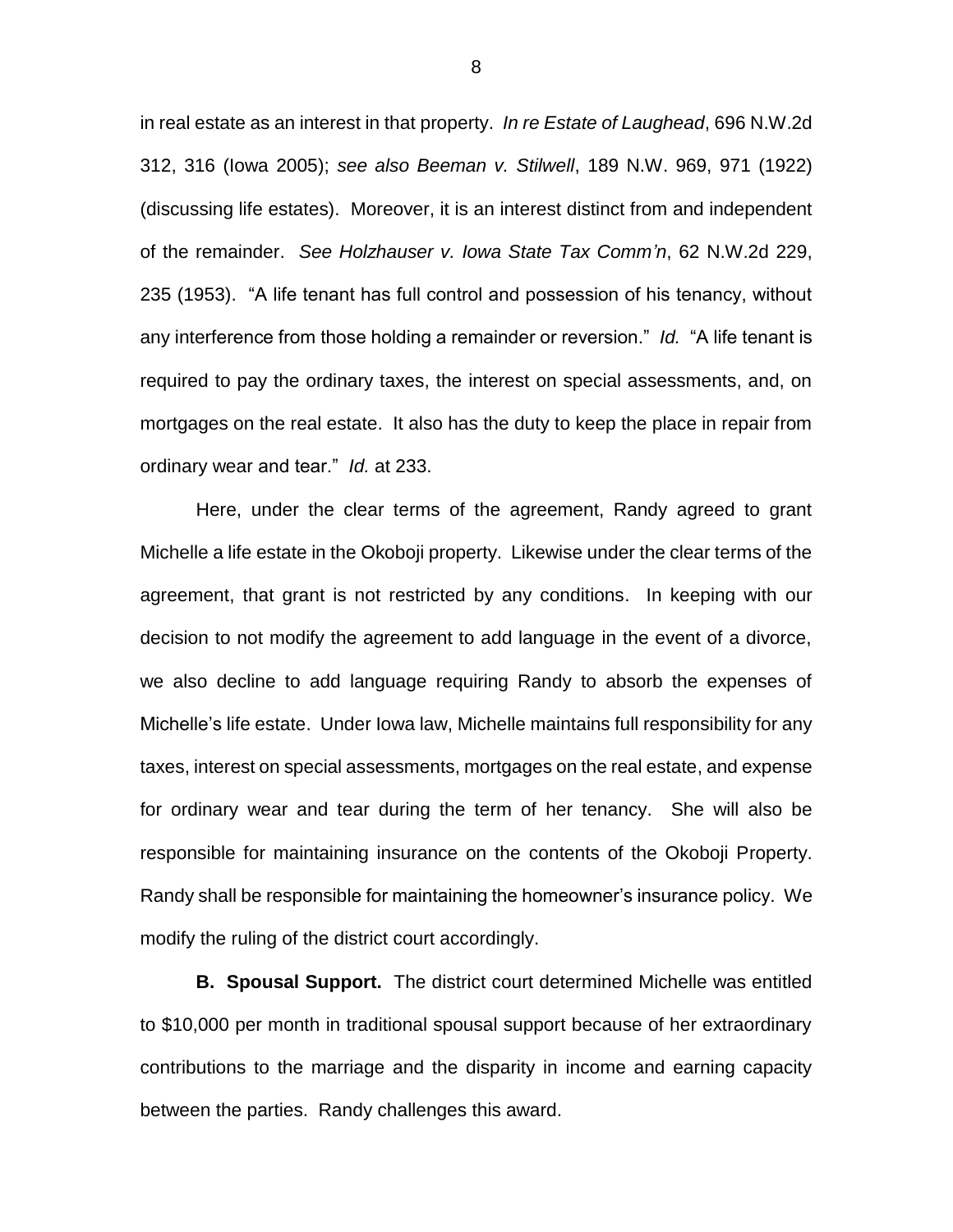"A trial court has considerable latitude when making an award of spousal support." *In re Marriage of Schenkelberg*, 824 N.W.2d 481, 486 (Iowa 2012). "The purpose of a traditional or permanent alimony award is to provide the receiving spouse with support comparable to what he or she would receive if the marriage continued." *Gust*, 858 N.W.2d at 408 (quoting *In re Marriage of Hettinga*, 574 N.W.2d 920, 922 (Iowa Ct. App. 1997)). "Where there is a substantial disparity [in income] we do not employ a mathematical formula to determine the amount of spousal support." *Id.* at 412.

Iowa Code section 598.21A(1) sets forth ten factors a court must consider when awarded spousal support. Two important factors in awarding traditional spousal support are the duration of the marriage and the "ability of a spouse to become self-sufficient at 'a standard of living reasonably comparable to that enjoyed during the marriage.'" *Gust*, 858 N.W.2d at 408 (quoting Iowa Code § 598.21A(1)(f)). We will only disturb an award on appeal "if it fails to do equity between the parties." *Id.* at 406.

In awarding Michelle \$10,000 monthly, the district court considered the length of the marriage; the parties' age, health, educational level, and earning capacity; the property distribution; and the standard of living to which the parties were accustomed. *See* Iowa Code § 598.21A(1). Randy's net worth had grown from \$4 million to \$15 million during the marriage. At the time of the dissolution trial, Randy's monthly income exceeded \$60,000, while Michelle's was \$2716. Randy, then sixty-one, had retired by the time of the dissolution trial, but he was still expected to receive this substantial monthly income. Yet Michelle, age sixty, recently returned to full-time work, making twenty-nine dollars an hour, to access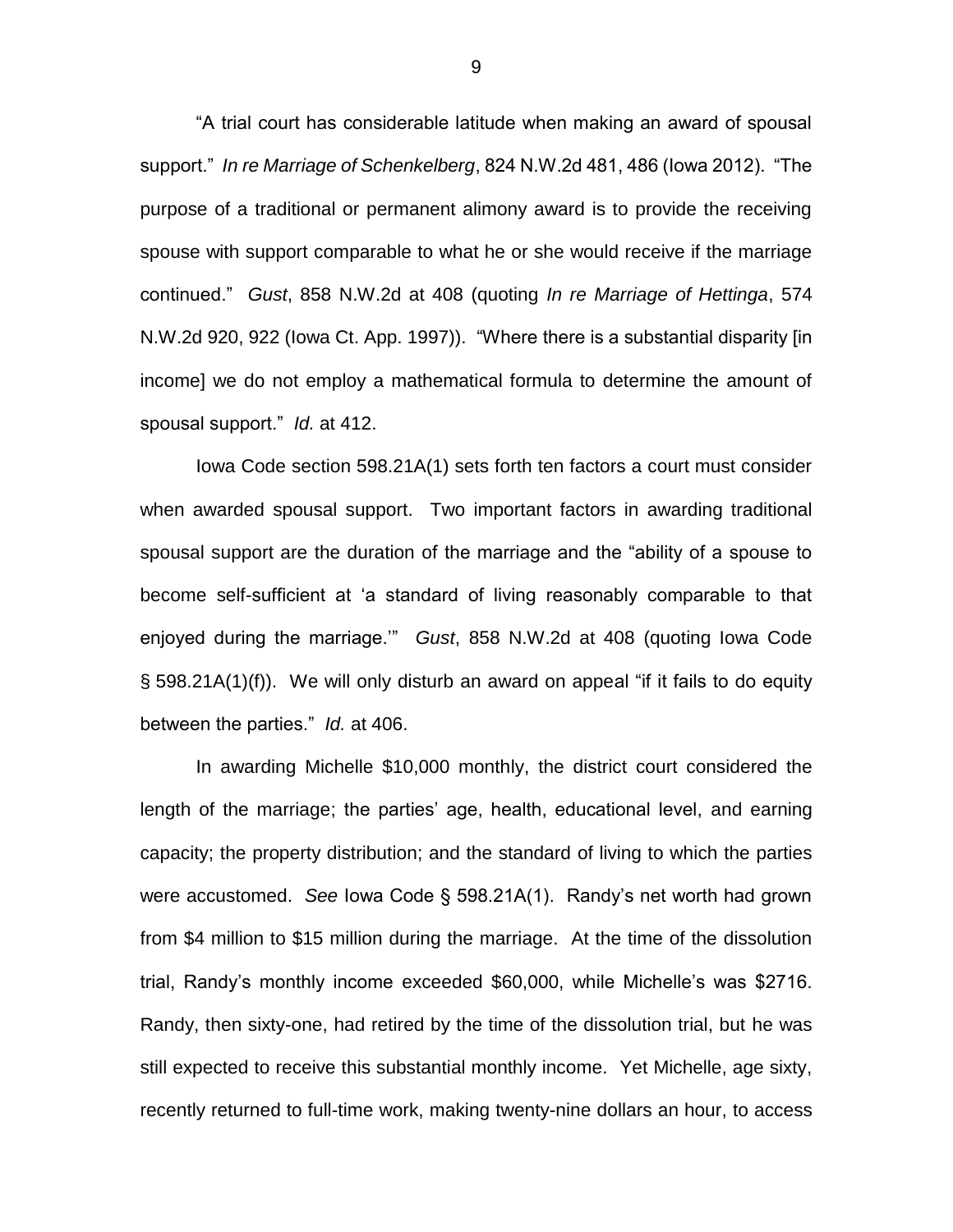health insurance. Michelle has several health issues. At the time of trial, Michelle estimated her expenses were  $$13,691.18$  monthly.<sup>2</sup>

The court found Michelle's "extraordinary" contributions to the marriage "clearly facilitated Mr. Kohorst in accumulating the additional \$11 million of net worth." The court indicated that the disparity in income and earning potential was an important factor, noting the award would not affect Randy's financial condition or standard of living but would allow Michelle to maintain a standard of living that "she has earned and previously enjoyed."

We observe that because a spousal support award must be based on the circumstances of each particular case, our prior cases are of little precedential value. *Gust*, 858 N.W.2d at 408. However, they do provide some context, especially with regard to traditional spousal support. "[O]ur caselaw demonstrates that duration of the marriage is an important factor for an award of traditional spousal support." *Id.* at 410. "Traditional spousal support is often used in longterm marriages where life patterns have been largely set and 'the earning potential of both spouses can be predicted with some reliability.'" *Id.* (quoting *In re Marriage of Francis*, 442 N.W.2d 59, 62–63 (Iowa 1989)). While there is no set formula, "the shorter the marriage, the less likely a court is to award traditional spousal support." *Id.* The length of the marriage is a consideration in this case.

"Generally speaking, marriages lasting twenty or more years commonly cross the durational threshold and merit serious consideration for traditional

 $\overline{a}$ 

<sup>&</sup>lt;sup>2</sup> In May 2017, Michelle filed an estimated affidavit of financial status that estimated her monthly expenses were \$6921. Randy asks us to use this May 2017 affidavit when reviewing the spousal support award.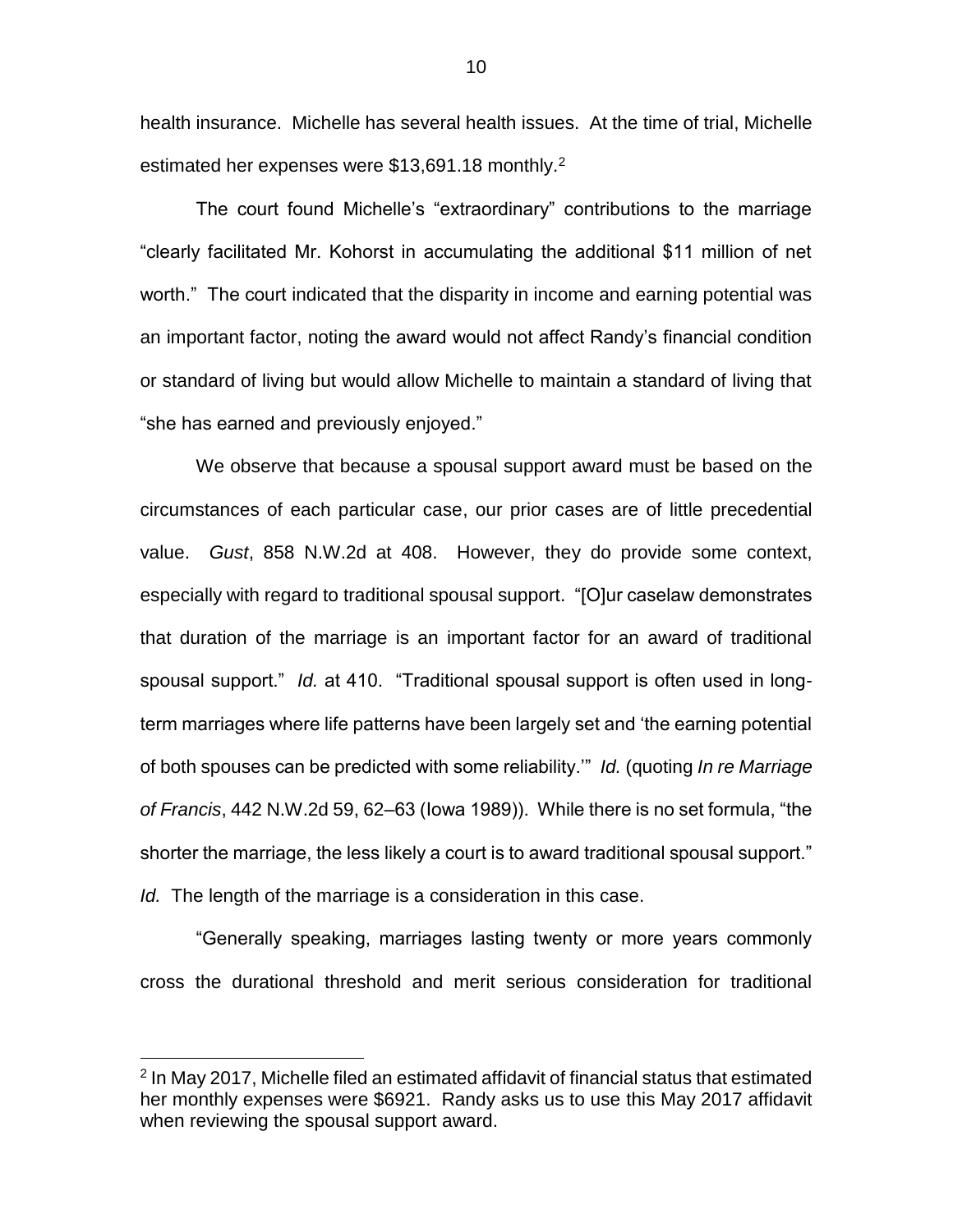spousal support." *Id.* at 411; *see, e.g.*, *id.* (affirming award of \$2000 monthly in traditional spousal support after twenty-seven year marriage); *In re Marriage of Barns*, No. 17-1298, 2018 WL 6418726, at \*4 (Iowa Ct. App. Dec. 5, 2018) (affirming award of \$7000 monthly for nine years—until the husband retired—after twenty-one-year marriage when wife was still able to work but there was a significant income disparity between the parties); *In re Marriage of Martin*, No. 14- 0568, 2015 WL 576065, at \*6 (Iowa Ct. App. Feb. 11, 2015) (affirming \$2000 monthly for ten years in a combination rehabilitative/traditional spousal support award after twenty-year marriage); *In re Marriage of Hays*, No. 11-1847, 2012 WL 2407540 (Iowa Ct. App. June 27, 2012) (affirming award of \$5000 monthly for onehundred-twenty months after thirty-one-year marriage where wife was fifty-two, had made sacrifices to further husband's career, and husband earned approximately six and a half times what the wife made); *In re Marriage of Field*, No. 09-0187, 2010 WL 199967, at \*1 (Iowa Ct. App. Jan 22, 2010) (affirming \$14,000 monthly in support until wife turns sixty-six after thirty-eight-year marriage where husband earned approximately \$740,000 annually and wife removed herself from workforce to raise children and support the husband's career); *In re Marriage of Stepaniak*, No. 08-1552, 2009 WL 1499559, at \*1 (Iowa Ct. App. May 29, 2009) (affirming reduced award of \$8500 monthly until the wife's fifty-eighth birthday, \$5000 monthly thereafter until the husband retired, then the difference between \$5000 and the wife's income from the husband's pensions after twentyfive-year marriage); *In re Marriage of Holliday*, No. 02-0286, 2003 WL 183777, at \*2–3 (Iowa Ct. App. Jan. 28, 2003) (affirming reduced award of \$1250 monthly for 120 months after twenty-five-year marriage because the wife had the potential to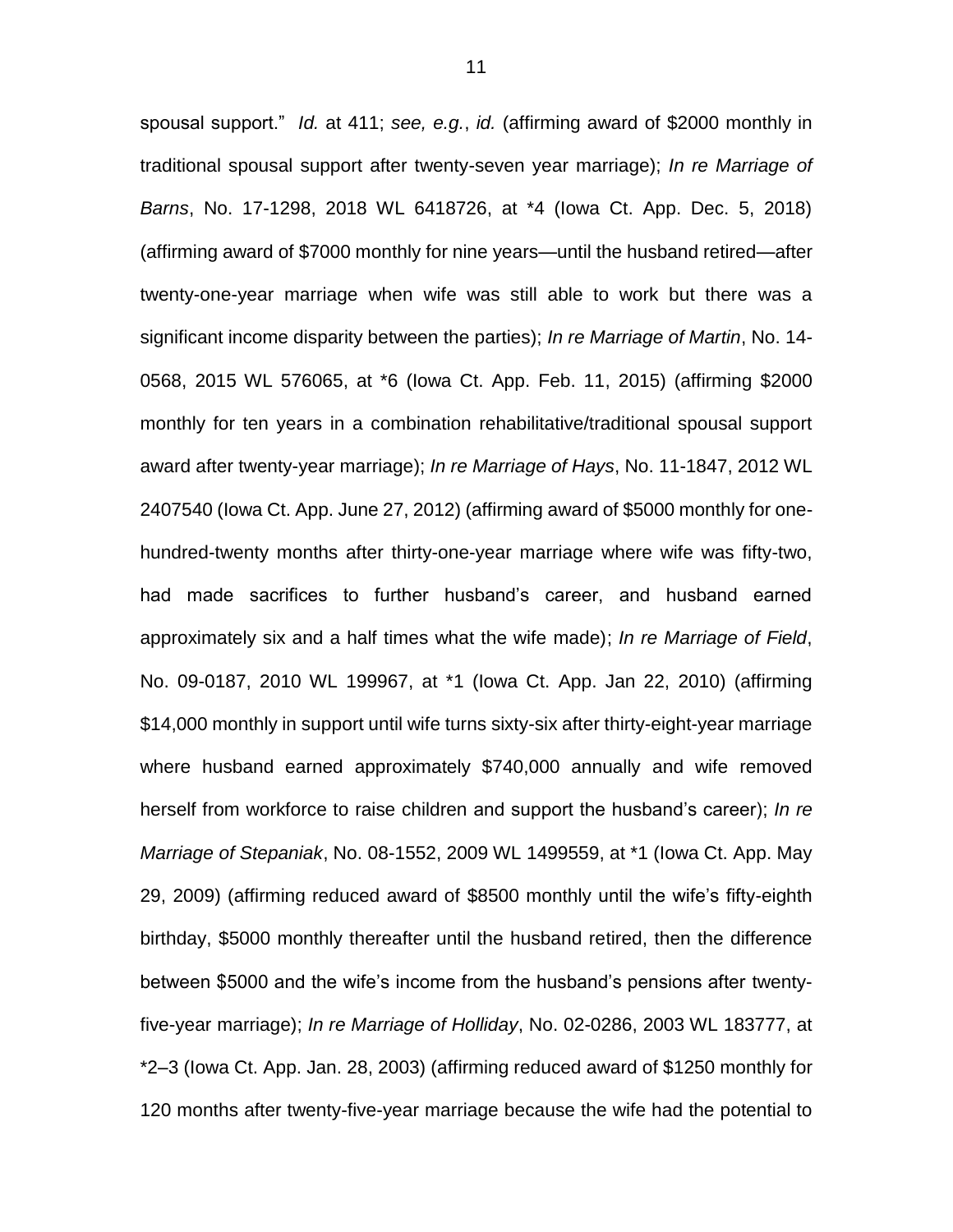earn more money and had an inheritance she could use to reduce some of her expenses); *In re Marriage of O'Rourke*, 547 N.W.2d 864, 867 (Iowa Ct. App. 1996) (affirming \$2000 monthly award after twenty-seven-year marriage where husband's monthly net income exceeded \$10,000 per month); *In re Marriage of Hayne*, 334 N.W.2d 347, 351 (Iowa Ct. App. 1983) (affirming \$4000 monthly in traditional spousal support award after thirty-one year marriage).

However, we have affirmed traditional spousal support awards in cases involving marriages comparable in length to Randy and Michelle's thirteen-year marriage, although the amount of the award varies greatly depending on the characteristics of the parties and specific factors in the case. *See, e.g.*, *Schenkelberg*, 824 N.W.2d at 486 (affirming modified award of \$7000 monthly in traditional spousal support to last for life or remarriage for a fifty-seven-year-old woman after sixteen-year marriage where husband earned substantial income and wife was unlikely to be able to generate enough income to enjoy the same standard of living she had enjoyed during the marriage); *In re Marriage of Lynch*, No. 17- 2067, 2019 WL 319844, at \*5–6 (Iowa Ct. App. Jan. 23, 2019) (affirming reduced award of \$1000 monthly in traditional spousal support for thirteen-year marriage); *In re Marriage of Witherly*, 867 N.W.2d 856, 860 (Iowa Ct. App. 2015) (affirming reduced support award of \$2600 monthly for five years, then \$1300 per month until the wife turned sixty-five, remarried, or either party died, after sixteen-year marriage); *In re Marriage of Stone*, No. 10-1061, 2011 WL 662645, at \*1–2 (Iowa Ct. App. Feb. 23, 2011) (affirming award of \$1750 monthly for fifteen years then \$1250 per month until the wife, then thirty-nine, turned sixty-five, then \$750 per month thereafter after an eleven-year marriage, in part because the wife's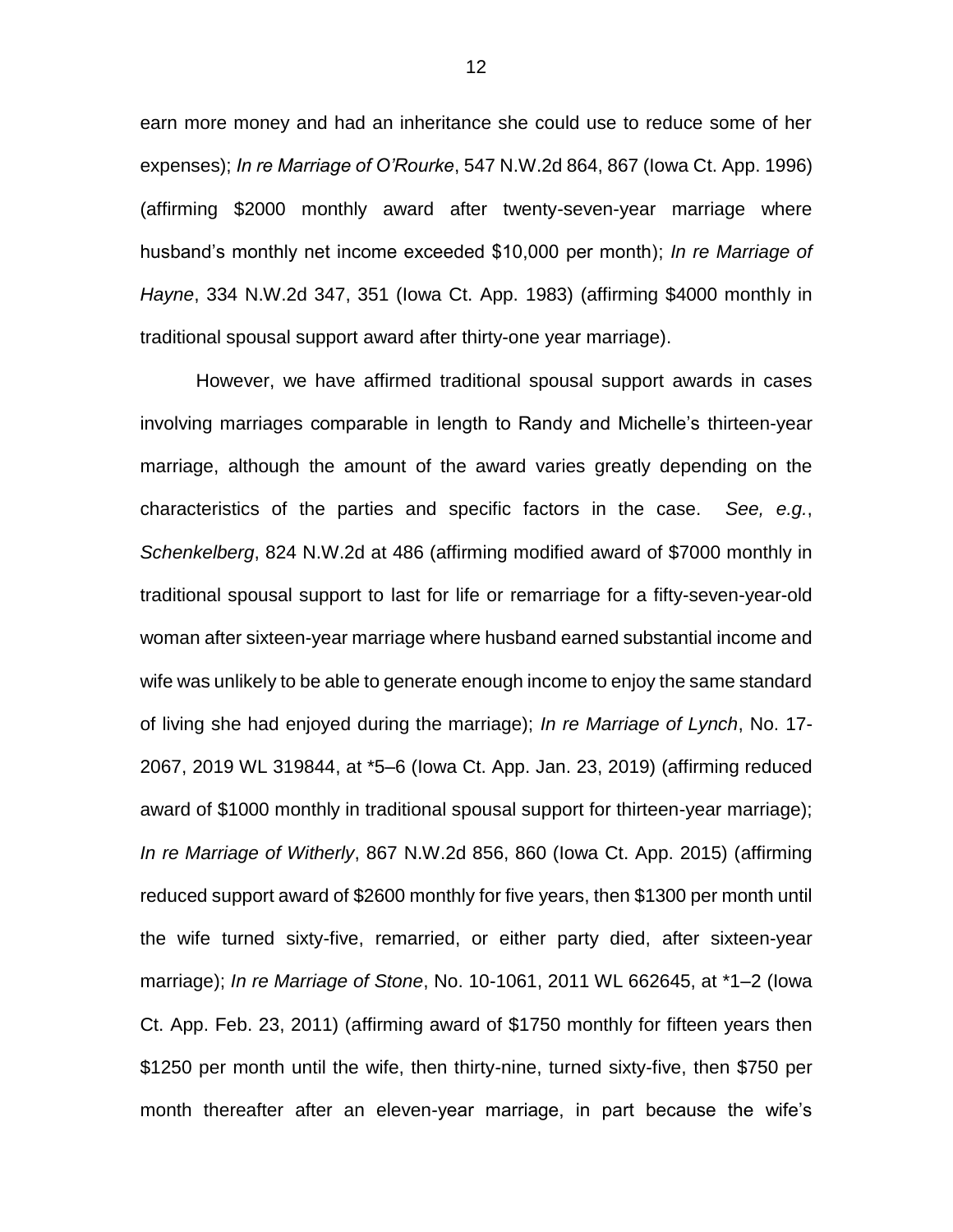disabilities made it unlikely that she would become self-supporting at a standard she enjoyed during the marriage); *In re Marriage of McFadden*, No. 06-1212, 2007 WL 2376612, at \*2–3 (Iowa Ct. App. Aug. 22, 2007) (affirming reduced support award of \$1000 per month until the wife reached age sixty-two, then to \$600 per month thereafter after an eleven-year marriage); *In re Marriage of Van Horn*, No. 01-0789, 2002 WL 1428491, at \*4 (Iowa Ct. App. Jul. 3, 2002) (awarding \$5500 monthly in traditional spousal support to a fifty-seven-year-old woman after a thirteen-and-one-half year marriage where husband left "with nearly all of his substantial assets intact," and the wife had limited assets and was unlikely to be able to attain the standard of living she had enjoyed during the marriage). *But see In re Marriage of Gutcher*, No. 17-0593, 2018 WL 5292082, at \*3 (Iowa Ct. App. Nov. 7, 2018 (declining to award traditional spousal support in a thirteen-year marriage). In some cases, we have affirmed spousal support awards in marriages shorter than thirteen years. *See, e.g.*, *Spiegel*, 553 N.W.2d 309 (Iowa 1996) (affirming a reduced spousal support award of \$3000 monthly for ten years after a six-year marriage), *superseded by statute on other grounds as recognized by Shanks*, 758 N.W.2d at 512.

Randy has shown no compelling reasons to reverse the ruling of the district court. The district court's spousal support ruling is reasonable based on the characteristics of the parties and the facts here. We decline to disturb the spousal support award.

**C. Appellate Attorney Fees.** Michelle asks the court to award her appellate attorney fees. "An award of attorney fees is not a matter of right, but rests within the court's discretion and the parties' financial positions." *In re*